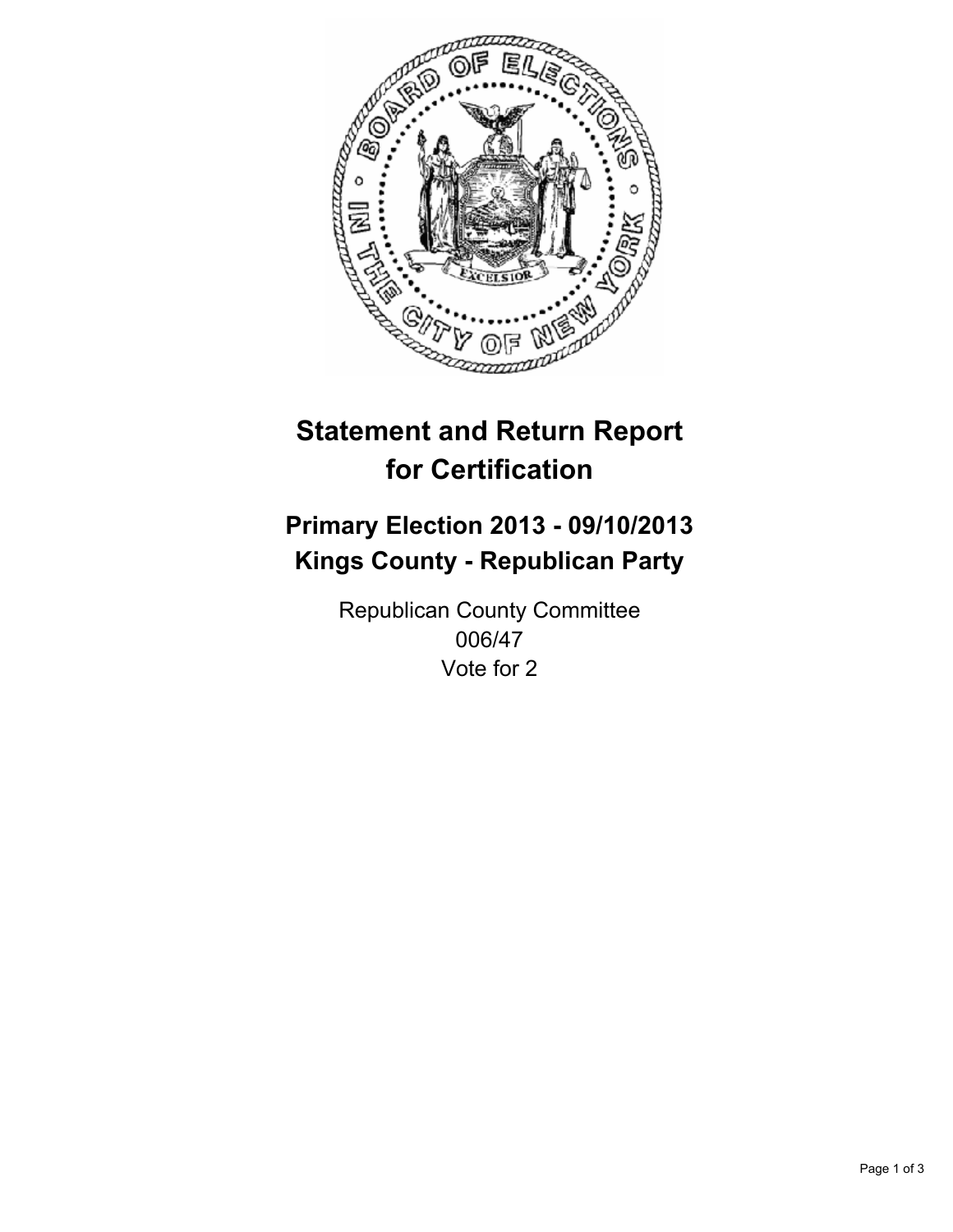

### **Assembly District 47**

| <b>EMERGENCY</b>       | 0  |
|------------------------|----|
| ABSENTEE/MILITARY      |    |
| <b>FEDERAL</b>         | 0  |
| SPECIAL PRESIDENTIAL   | 0  |
| AFFIDAVIT              | 0  |
| BRIANNA M. VOLPETTI    | 5  |
| PETER E. CIPRIANO      | 16 |
| <b>YOLANDA TRAPANI</b> | 9  |
| <b>Total Votes</b>     | 30 |